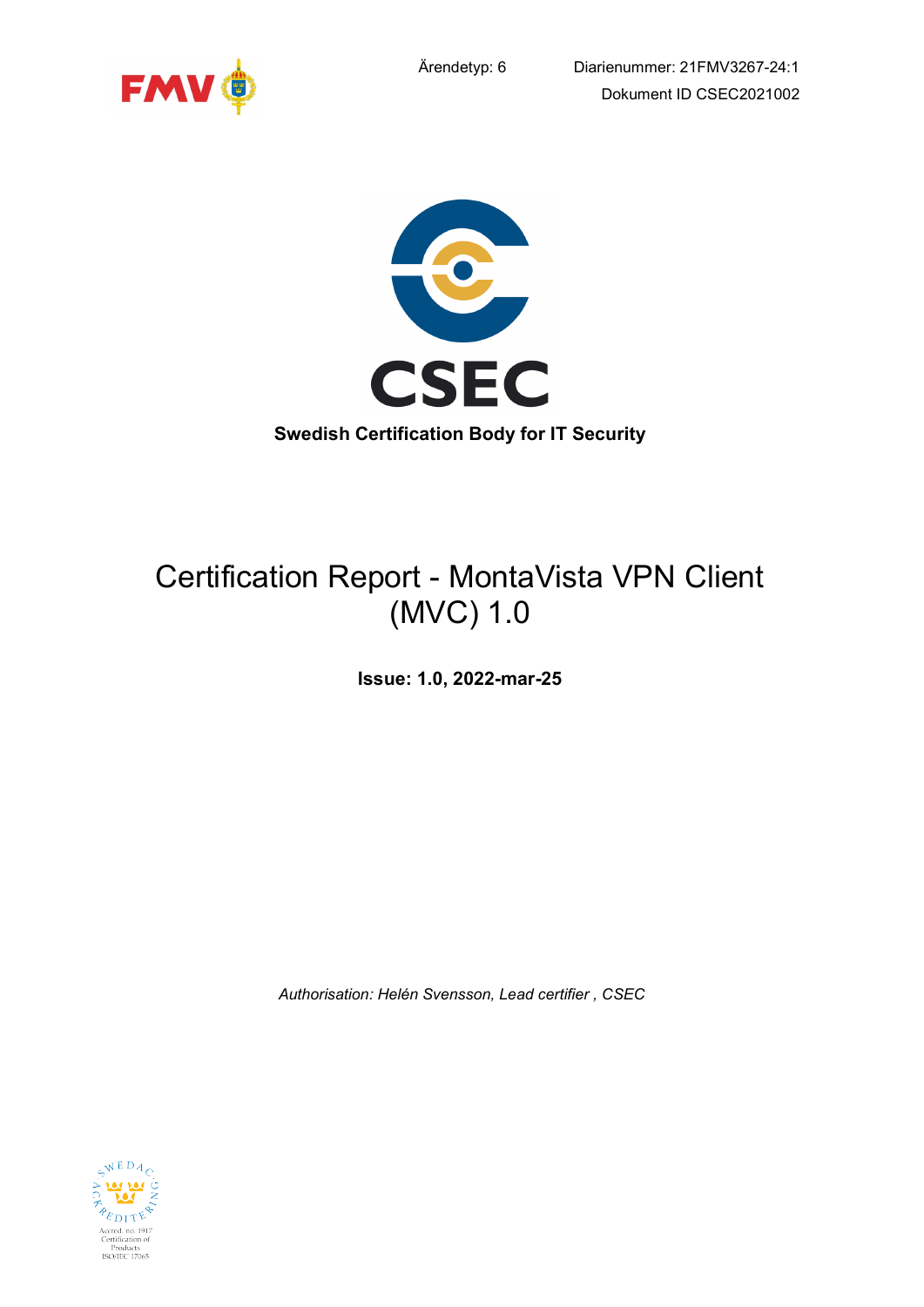



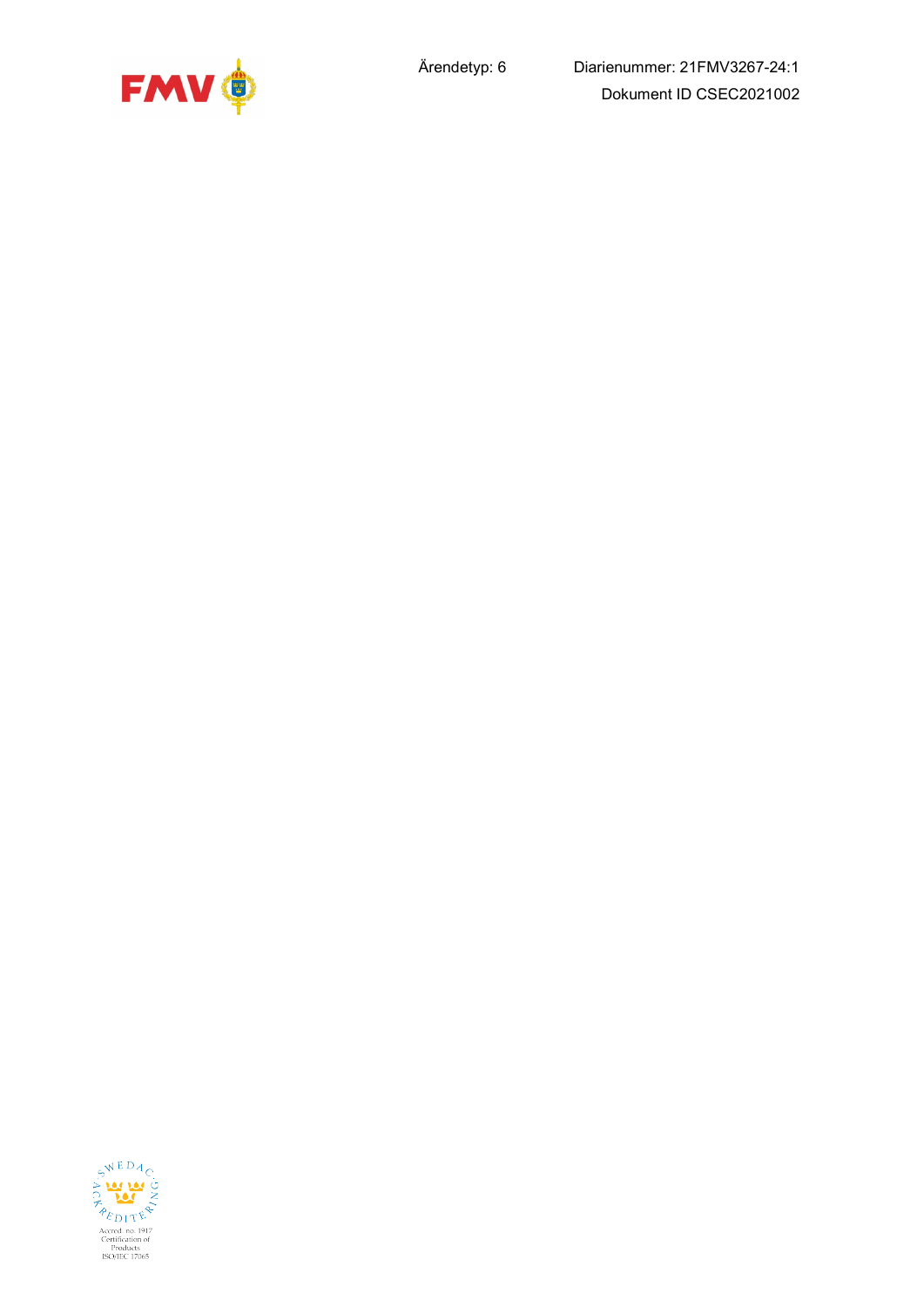Table of Contents

| 1                             | <b>Executive Summary</b>                                                                                                     | 3                             |
|-------------------------------|------------------------------------------------------------------------------------------------------------------------------|-------------------------------|
| $\mathbf 2$                   | Identification                                                                                                               | 4                             |
| 3<br>3.1<br>3.2<br>3.3<br>3.4 | <b>Security Policy</b><br>Security audit<br>Cryptographic support<br>Protection of the TSF<br><b>Trusted channel</b>         | 5<br>$\frac{5}{5}$<br>5<br>5  |
| 4<br>4.1<br>4.2               | <b>Assumptions and Clarification of Scope</b><br><b>Usage and Environmental Assumptions</b><br><b>Clarification of Scope</b> | 6<br>$\,6$<br>$6\phantom{1}6$ |
| 5                             | <b>Architectural Information</b>                                                                                             | 8                             |
| 6                             | <b>Documentation</b>                                                                                                         | 9                             |
| 7<br>7.1<br>7.2<br>7.3        | <b>IT Product Testing</b><br><b>Developer Testing</b><br><b>Evaluator Testing</b><br><b>Penetration Testing</b>              | 10<br>10<br>10<br>10          |
| 8                             | <b>Evaluated Configuration</b>                                                                                               | 11                            |
| 9                             | <b>Results of the Evaluation</b>                                                                                             | 12                            |
| 10                            | <b>Evaluator Comments and Recommendations</b>                                                                                | 13                            |
| 11                            | Glossary                                                                                                                     | 14                            |
| 12                            | <b>Bibliography</b>                                                                                                          | 16                            |
| A.1                           | <b>Appendix A Scheme Versions</b><br><b>Scheme Notes</b>                                                                     | 17<br>17                      |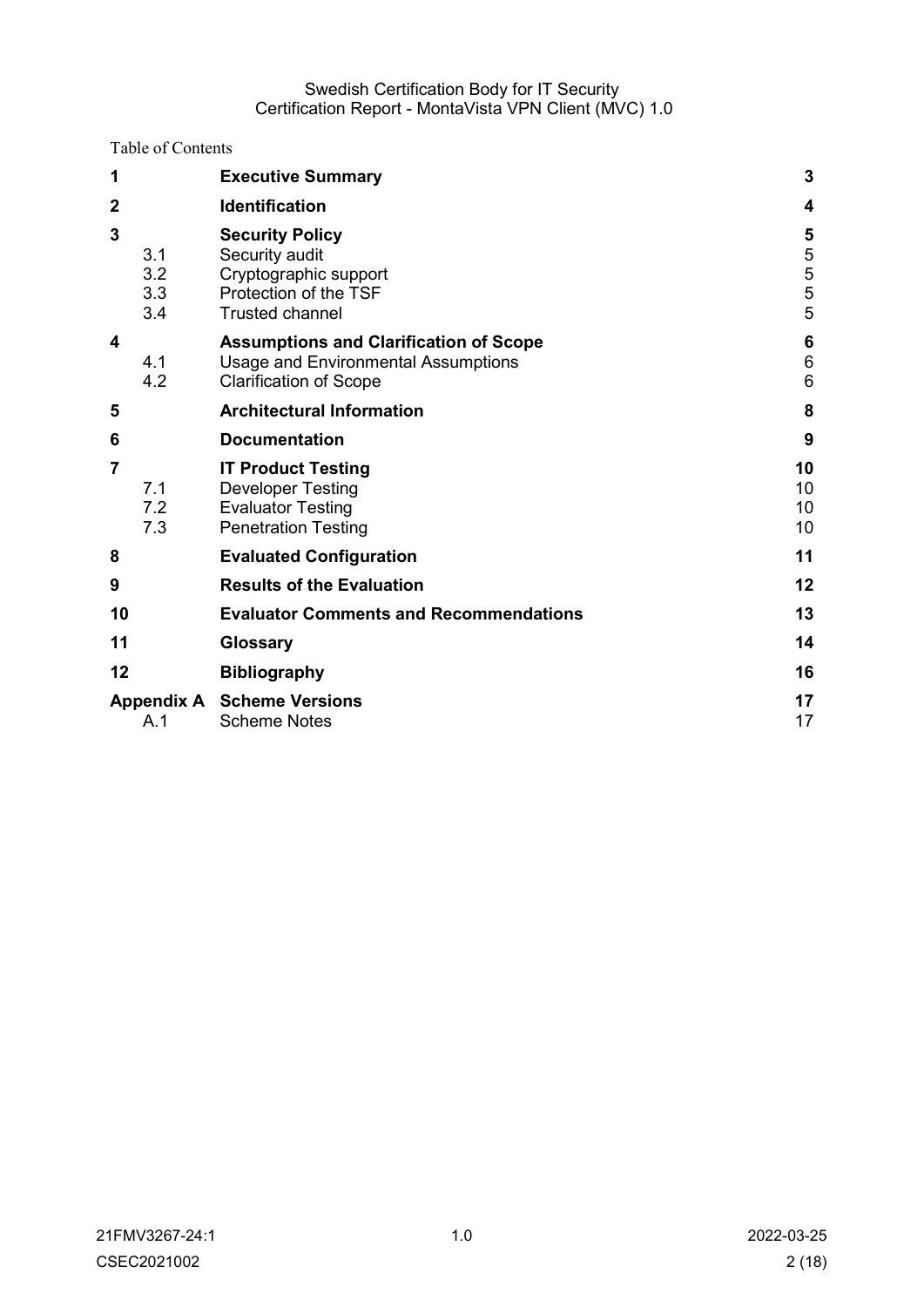## 1 Executive Summary

The Target of Evaluation (TOE) is MontaVista VPN Client (MVC) 1.0 with buildID 210823084105. The MVC is employed by an end-user as a client on an operating environment to establish a mutually-authenticated trusted channel with a server on a remote system running a compatible implementation of the standard protocols implemented by TOE.

The MVC consists of a collection of software modules that include components from the open-source software project strongSwan and Linux kernel networking components. The TOE is provided as binary executables along with the whole MVC source code, including all of the non-TOE components and tools necessary to build the executable images. However, only the binary executables are considered the TOE and not the source code version.

The MVC is intended to be used with the MontaVista Linux Carrier Grade eXpress (CGX) operating system using the ARM processor architecture.

The TOE is delivered as binary images along with a minimal supporting software platform embodied in the CGX 2.6 deliverable. The TOE is delivered by download from the MontaVista "Zone" at https://support.mvista.com.

The guidance document is delivered as a PDF file on the MontaVista Zone.

No PP claims are being made.

There are ten assumptions being made in the ST regarding the secure usage and operational environment of the TOE. The TOE relies on these to counter one threat and comply with three organisational security policies (OSPs) in the ST. The assumptions, threats and OSPs are described in chapter 4 Assumptions and Clarification of Scope.

The evaluation has been performed by atsec information security AB in Danderyd, Sweden. The evaluation was completed on 2022-03-17. The evaluation was conducted in accordance with the requirements of Common Criteria (CC), version. 3.1 release 5. atsec information security AB is a licensed evaluation facility for Common Criteria under the Swedish Common Criteria Evaluation and Certification Scheme. atsec information security AB is also accredited by the Swedish accreditation body according to ISO/IEC 17025 for Common Criteria.

The certifier monitored the activities of the evaluator by reviewing all successive versions of the evaluation reports, and by observing site-visit and testing. The certifier determined that the evaluation results confirm the security claims in the Security Target (ST) and the Common Methodology for evaluation assurance level EAL 4 augmented by ALC\_FLR.2 and AVA\_VAN.4.

The technical information in this report is based on the Security Target (ST) and the Final Evaluation Report (FER) produced by atsec information security AB.

The certification results only apply to the version of the product indicated in the certificate, and on the condition that all the stipulations in the Security Target are met. This certificate is not an endorsement of the IT product by CSEC or any other organisation that recognises or gives effect to this certificate, and no warranty of the IT product by CSEC or any other organisation that recognises or gives effect to this certificate is either expressed or implied.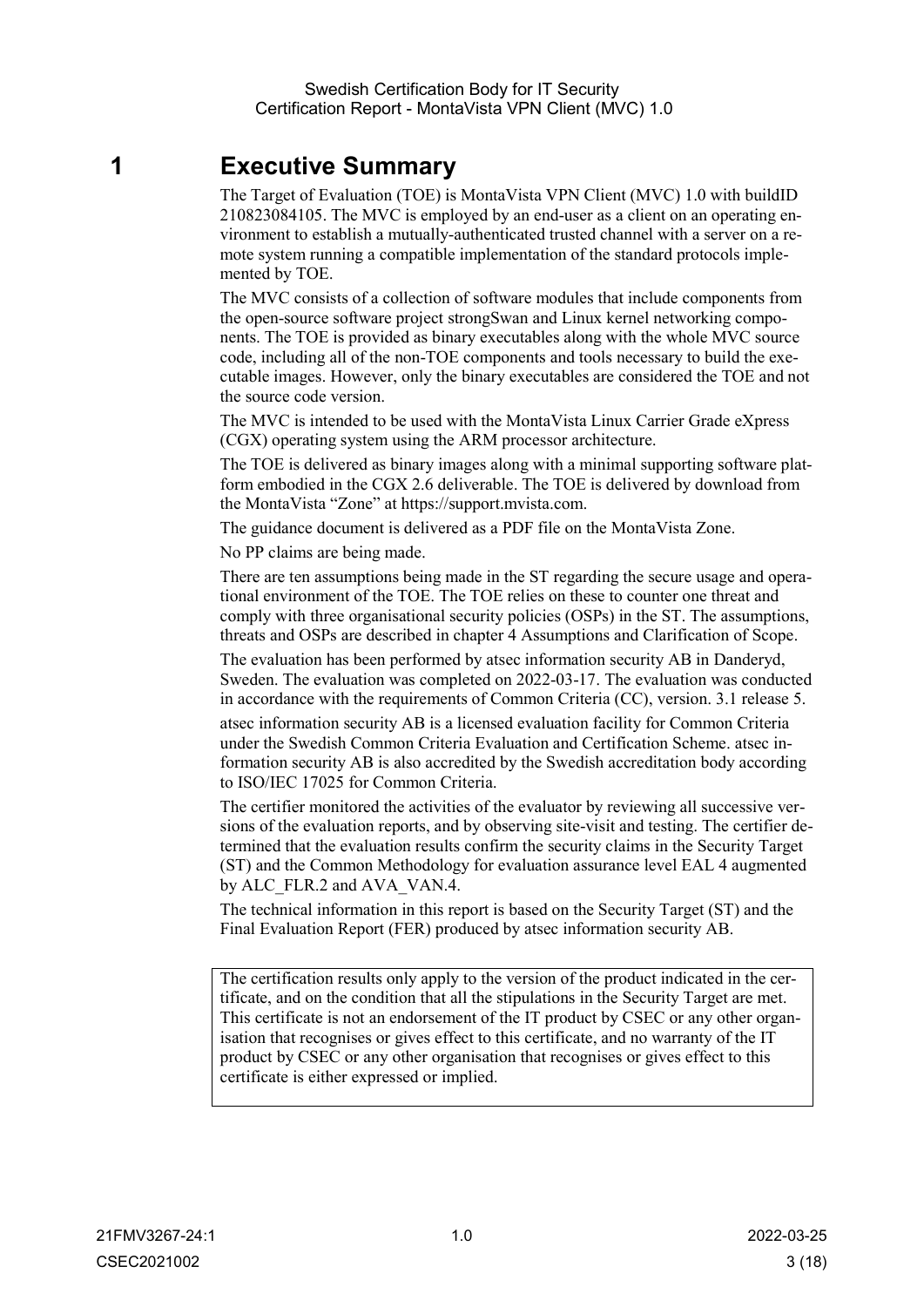# 2 Identification

| Certification Identification                    |                                                                                                                                 |  |
|-------------------------------------------------|---------------------------------------------------------------------------------------------------------------------------------|--|
| Certification ID                                | CSEC2021002                                                                                                                     |  |
| Name and version of the<br>certified IT product | MontaVista VPN Client, Software Version: MVC<br>1.0, buildID 210823084105                                                       |  |
| Security Target Identification                  | Monta Vista VPN Client (MVC) Common Criteria<br>Security Target, MontaVista Software, LLC, 2022-<br>03-15, document version 1.0 |  |
| EAL                                             | EAL $4 +$ ALC FLR.2 and AVA VAN.4.                                                                                              |  |
| Sponsor                                         | Monta Vista Software, LLC                                                                                                       |  |
| Developer                                       | MontaVista Software, LLC                                                                                                        |  |
| <b>ITSEF</b>                                    | atsec information security AB                                                                                                   |  |
| Common Criteria version                         | 3.1 release 5                                                                                                                   |  |
| CEM version                                     | 3.1 release 5                                                                                                                   |  |
| QMS version                                     | 2.1.1                                                                                                                           |  |
| <b>Scheme Notes Release</b>                     | 18.0                                                                                                                            |  |
| Recognition Scope                               | CCRA, SOGIS, EA/MLA                                                                                                             |  |
| Certification date                              | 2022-03-25                                                                                                                      |  |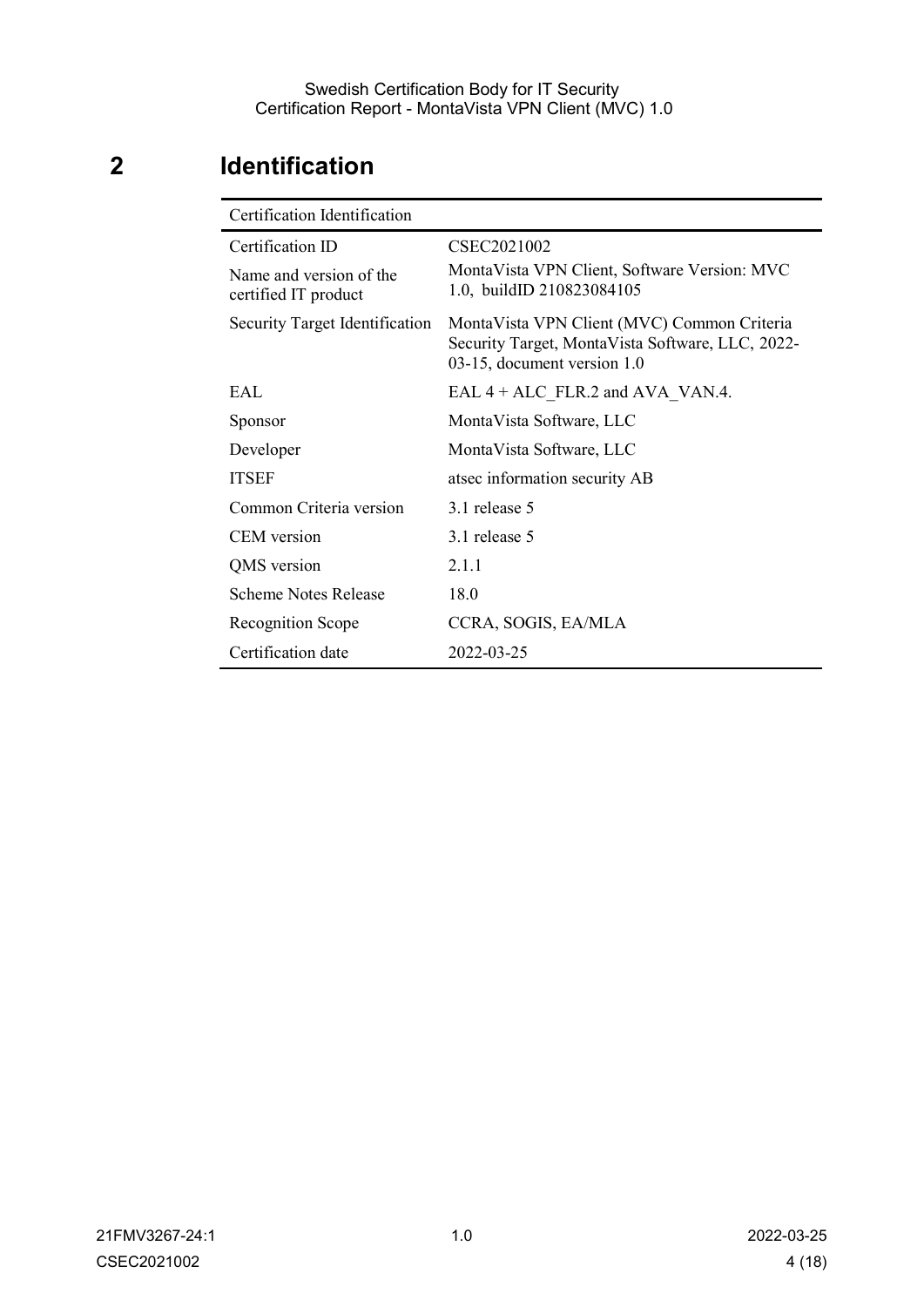## 3 Security Policy

The TOE provides the following security services:

- Security audit
- Cryptographic support
- Protection of the TSF
- Trusted channel

#### 3.1 Security audit

Security audit data is generated by strongSwan. StrongSwan generates audit records of IPsec IKEv2 security-relevant events via the systemd logging interface provided by the platform. Audit data (logs) are written to the system journal and can be accessed with systemd tools. The TSF can also be configured to write logs to a file, or to pass logs to the syslog(3) POSIX function.

#### 3.2 Cryptographic support

The MVC implements IPsec ESP protocol to provide confidentiality, data origin authentication, connectionless integrity, and anti-replay service to connections between local and remote networks for both ipv4 and ipv6. Implementation is based on strong-Swan and Linux kernel XFRM functionality. Cryptographic algorithm implementations are part of the platform.

IKEv2 protocol is implemented by the MVC for IPsec keying functionality. At phase 1 the MVC performs mutual authentication of the peers using X.509 certificates, negotiates cryptographic parameters, and creates session keys for the rest of IKEv2 communication (Phase 2).

The TOE implements cryptographic key establishment and cryptographic key destruction (for session keys). Key generation is implemented by the platform.

#### 3.3 Protection of the TSF

StrongSwan performs crypto tests on startup. The Linux kernel tests cryptographic primitives used by the XFRM module during the system boot.

The TSF self test comprises two parts: test of TSF components and test of the external entities. The self test part is performed by verifying the integrity of the strongSwan configuration using a SHA-256 checksum, but also trigger the invocation of the tests of the external cryptographic functions. If these tests are failing the TOE will not be operational and will enter a secure state. In that case the TOE will generate an audit event.

#### 3.4 Trusted channel

The MVC communicates red data (data that is proprietary, sensitive, or otherwise restricted in its distribution) with other compatible trusted peers over a trusted communication channel. This channel is established using the standard protocols for IPsec and IKEv2. All red data is forced flow only through the trusted channel.

IPsec ESP functionality of the MVC implements IPsec tunnel mode, which encapsulates the whole IP packet by encrypting and authenticating the original IP packet. Encryption and authentication is performed by utilizing keys and algorithm selections from an Security Association (SA) entry in SA Database. The SA entry is created for the connection by IKEv2 functionality in Phase 2 negotiation.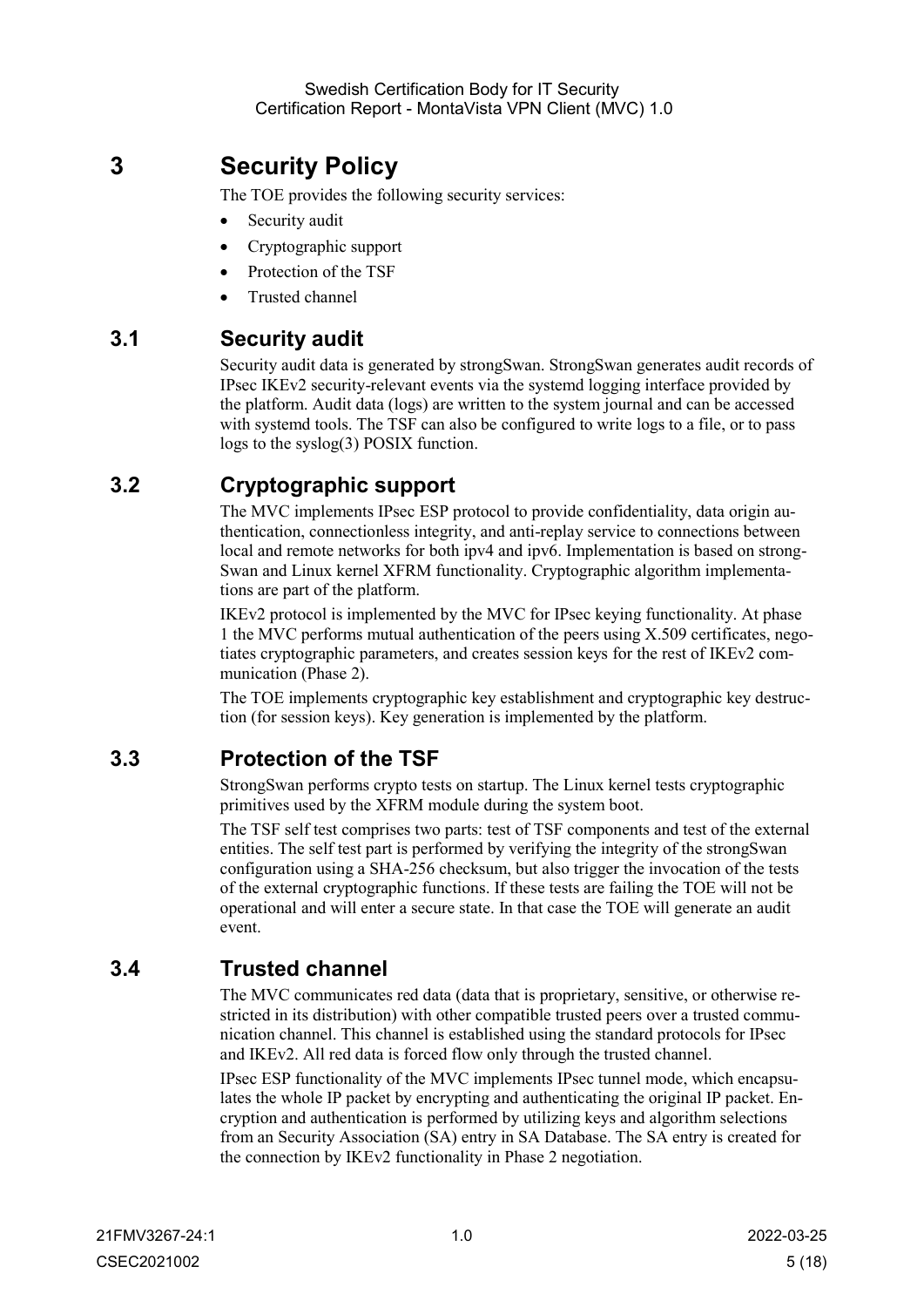## 4 Assumptions and Clarification of Scope

#### 4.1 Usage and Environmental Assumptions

The Security Target [ST] makes ten assumptions on the usage and on the operational environment of the TOE.

A.PHYSICAL\_SECURITY - The non-IT environment provides the TOE and the platform upon which it operates with appropriate physical security to prevent tampering commensurate with the value of the IT assets protected by the TOE.

A.PERSONNEL - Personnel that use or administer the TOE or the platform are assumed to be trusted, trained and follow all applicable guidance documentation.

A.IT\_ADMIN - The operational environment of the TOE provides procedures and tools for the secure configuration and administration of the TOE.

A.IT\_STORAGE - The IT environment provides protected persistent storage for programs and data of the TOE

A.IT\_ACCESS\_CONTROL - The IT environment for the operation of the TOE provides appropriate and adequate access control for assets upon which the TOE depends, including: TOE executable files, configuration files, ports, or other interfaces.

A.IT\_CRYPTO\_EXP - The cryptographic primitives, RNG and memory management for kernel key erasure required by the TOE are provided by the underlying platform.

A.IT\_CRYPTO\_GEN - The IT environment provides mechanisms for the storage, distribution and management of cryptographic private keys and certificates.

A.IT\_INITIALIZATION - The IT environment has hardware and software features to ensure correct establishment of initial secure state.

A.IT\_TIME - The IT environment has hardware and software features to provide the current time.

A.IT\_MEDIATION - All access to data assets (including red data and external network connections) that exist in the IT environment is mediated by and subject to the controls provided by the platform upon which the TOE executes.

#### 4.2 Clarification of Scope

The Security Target identifies one threat, which has been considered during the evaluation.

T.NETWORK\_ATTACK - The actions of an adversary on the black network (including message inspection, disassembly, replay, deletion, modification, and creation potentially across multiple sessions) enable the adversary to defeat the objectives of the security protocols implemented by the TOE resulting in violation of a security policy, such as the confidentiality or integrity of red DIT (Data-In-Transit).

The Security Target contains three Organisational Security Policies (OSPs), which have been considered during the evaluation.

P.LOGGING - Information regarding the occurrence of security-relevant events within the TSF shall be logged for later forensic examination, including the identity of associated individual user or subject, along with other relevant particulars.

P.RED\_DATA\_PROT - The TOE shall ensure that red data is protected when it is under control of the TOE and that it is only transmitted over the designated communication channel to or from a peer over a black network.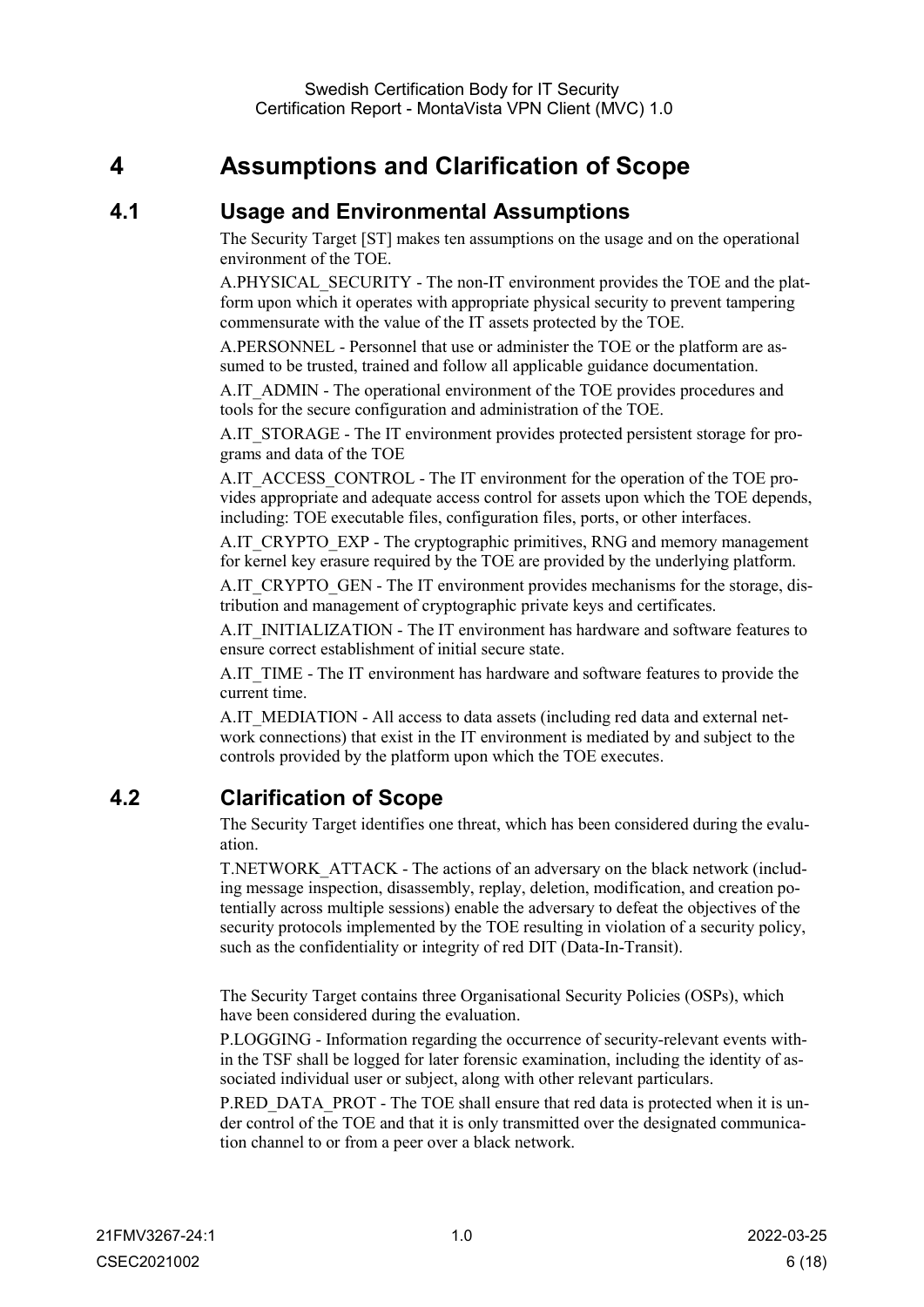P.SELF\_TEST - The TOE must verify the integrity of the configuration and verify that the cryptographic operations are performed correctly before any outside connection is established. If the test fails the TOE must come to a halt.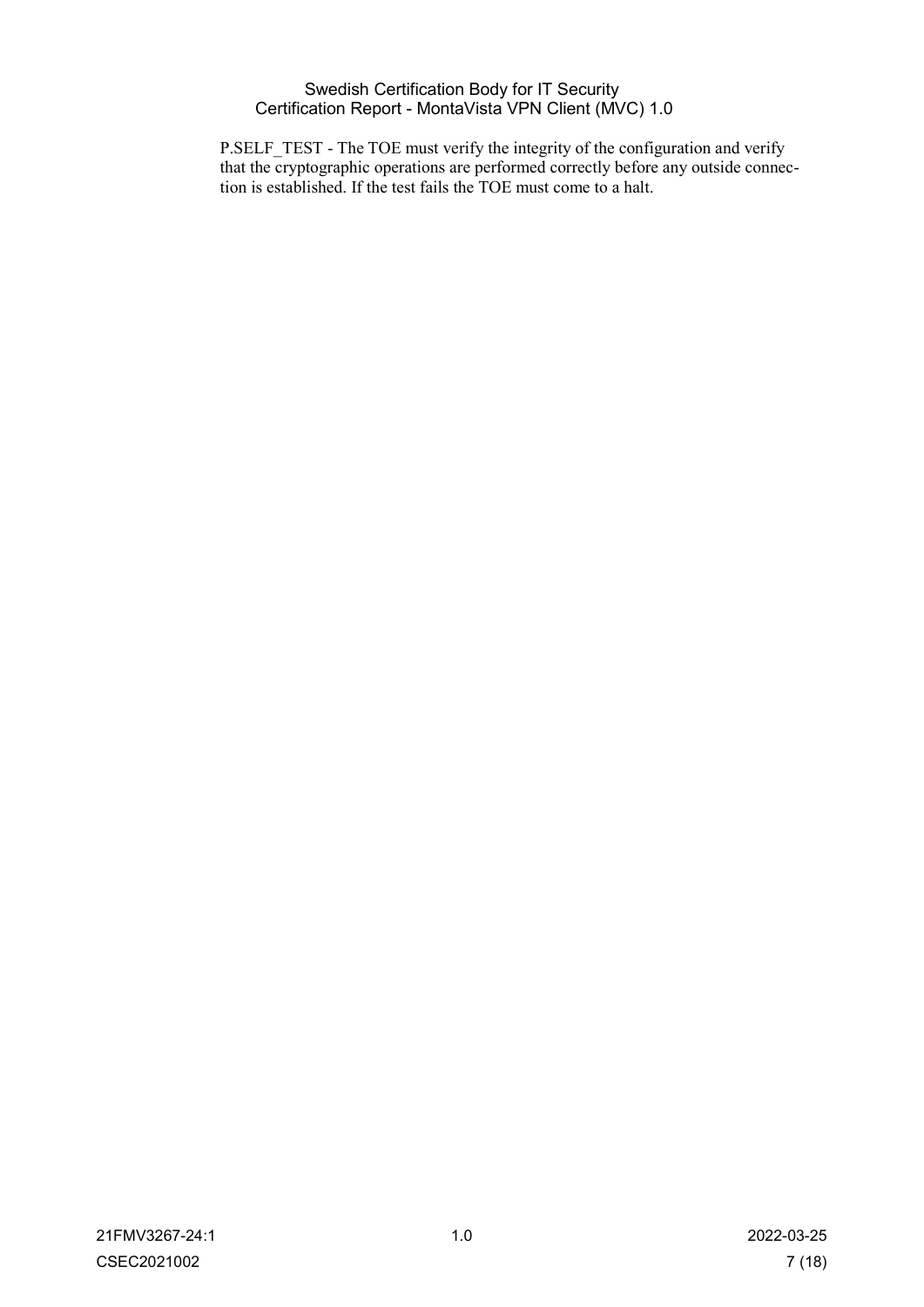## 5 Architectural Information

The MVC is used to establish a cryptographically secure data communication channel between a local user and a remote trusted user or to establish a trusted network over a potentially unsafe network.

The client is physically realized in the MVC as a software product. The core functionality is to transmit red data with confidentiality, integrity and authenticity achieved by establishing a suitably configured VPN tunnel between the VPN client and a compatible VPN gateway. Supporting functions needed to protect the VPN client and to configure and establish the secure channel, perform encryption/decryption and signing of data, key and certificate management, key storage, etc. are provided by the platform running the MVC product. The MVC utilizes features of the non-TOE hardware/firmware/software platform provided by its environment, including cryptographic operations, key management and key storage.

MVC implements security functionality that integrates with the CGX kernel to provide IPSec ESP packet path functionality, maintaining Security Association & Security Policy databases (SAD and SPD) and enforcing IPsec ESP protocol transformation of network packets. In CGX user space, MVC implements security functionality for managing IPsec configuration, running IPsec IKEv2 keying protocol and controlling ESP transformation in the kernel by applying SA and SP information.

During start-up, the TOE will perform test of the strongSwan and test of the cryptographic functions that are provided by the platform (both the kernel and the user space part). The TOE will also test the integrity of the strongSwan configuration. If these tests are failing the TOE will not be operational and will enter a secure state. In that case the TOE will generate an audit event.

StrongSwan generates audit records of IPsec IKEv2 security-relevant events via the systemd logging interface provided by the platform. The log entries are stored into a file and accessible locally to the security administrator.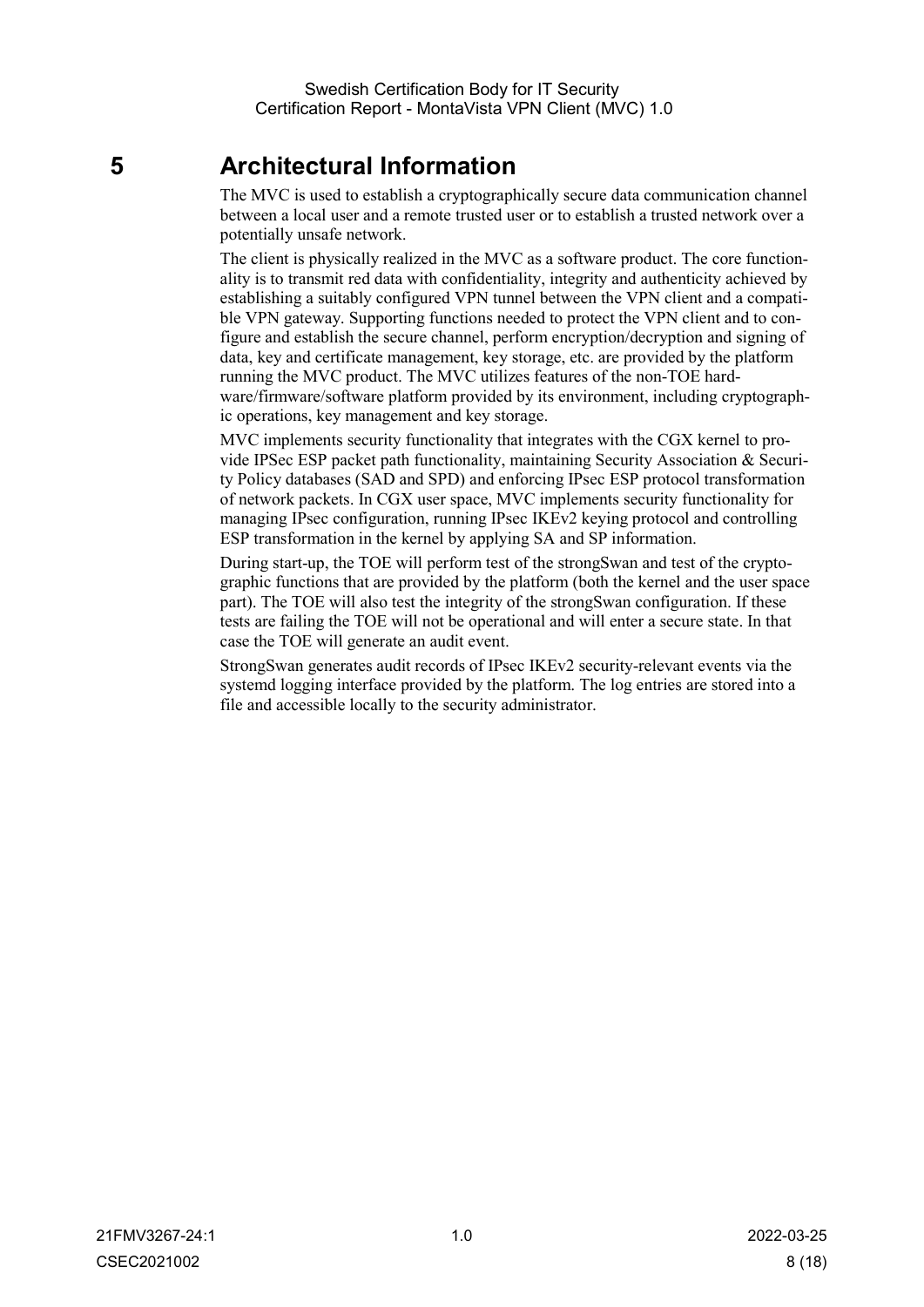## 6 Documentation

The main guides of installing the TOE into the evaluated configuration is:

• CGX 2.6 Getting Started Guide [GSG]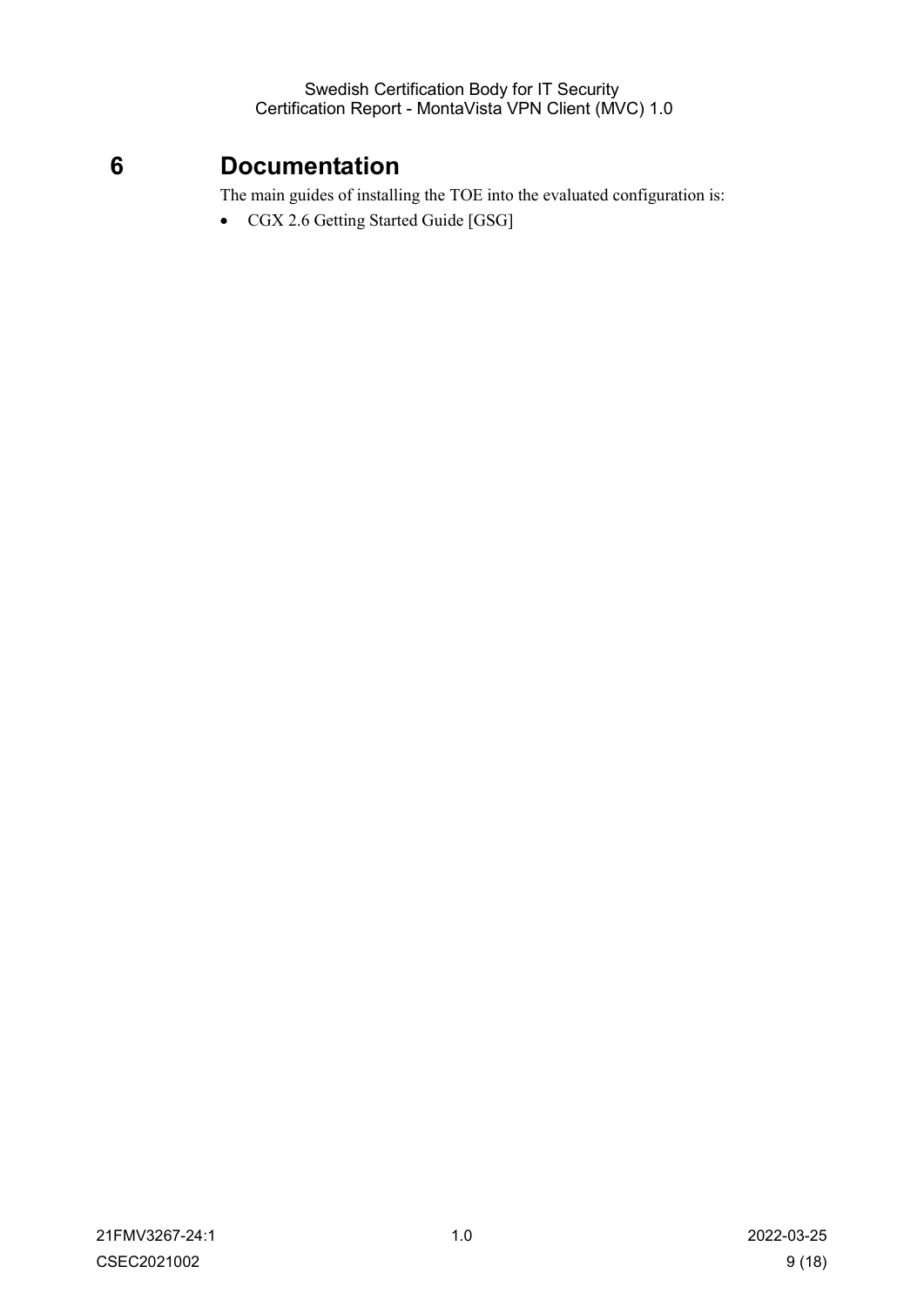## 7 IT Product Testing

### 7.1 Developer Testing

The developer has performed testing against all TSFIs and subsystems of the TOE. The testing covers the cryptographic protocols and algorithms claimed in the [ST]. In total, it consists of 31 test cases.

The testing was performed using the same platform as specified in the [ST]. All tests were successful.

### 7.2 Evaluator Testing

The evaluator repeated a sample of the developer's testing, covering one test for each TSFI. The evaluator added a test case to verify the cryptographic functionality by using a trusted reference implementation.

The testing was performed using the same platform as specified in the [ST]. All evaluator test cases and sample developer tests were completed successfully.

### 7.3 Penetration Testing

No potential vulnerabilities were identified. Penetration testing was conducted against exposed areas within the TOE, as identified during the search of vulnerabilities through the developer's evidence.

The TOE and the TOE environment were configured according to the [ST] and the [GSG] guidance document.

None of the performed penetration tests revealed any vulnerability in the TOE.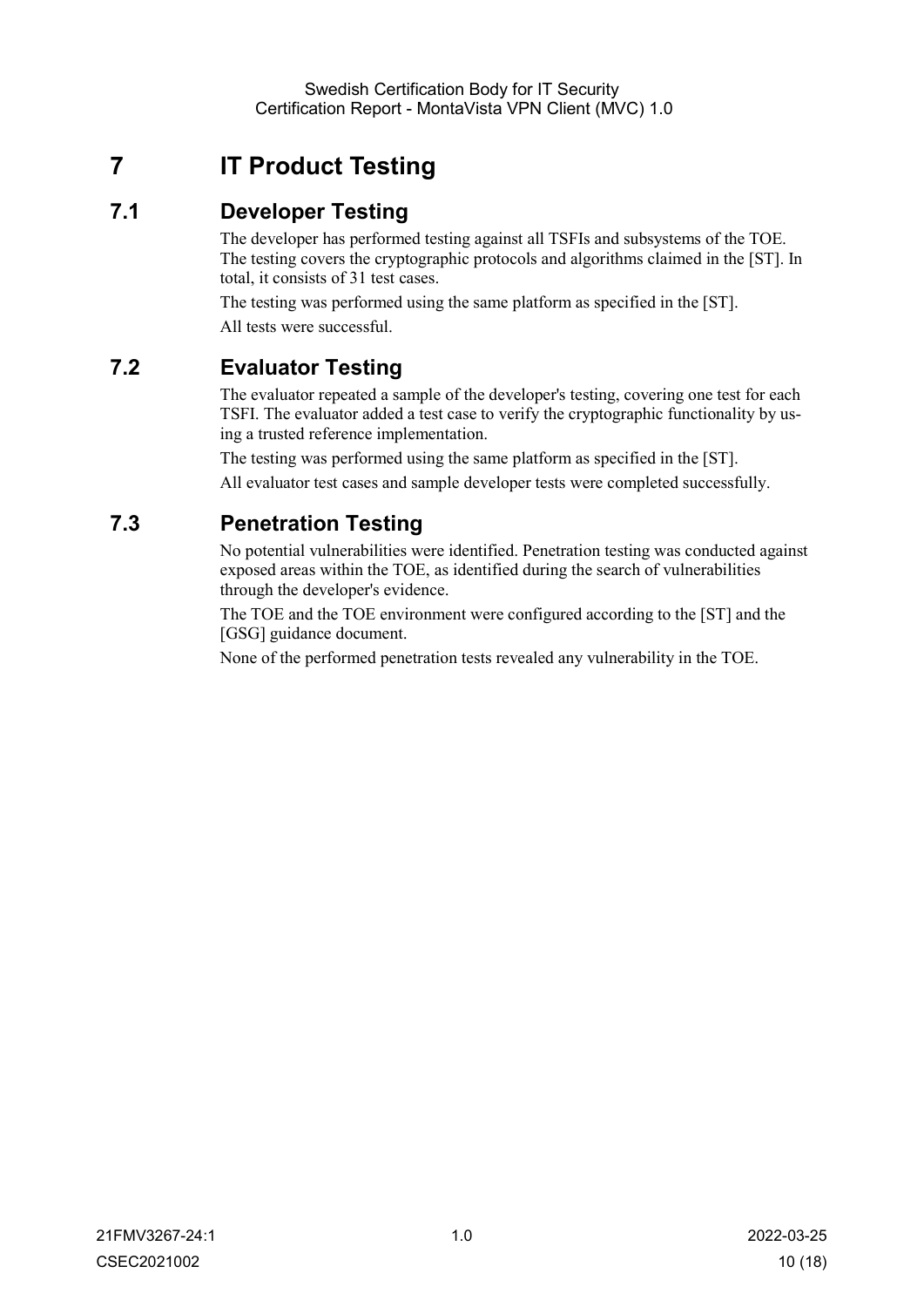## 8 Evaluated Configuration

The MVC is intended to be used with the MontaVista Linux Carrier Grade eXpress (CGX) operating system using the ARM processor architecture. So the CGX operating system must be provided as part of the operational environment.

The following platform software components are required for operation of the TOE:

- identification and authentication components
- Linux Kernel Crypto API which provides cryptographic algorithm implementations for the kernel space ESP implementation
- OpenSSL library and PKCS#11 module (SoftHSM by default) which provide cryptographic algorithm implementations for the user space charon-systemd IKEv2 implementation
- Netlink Socket API for maintaining Security Policy Database (SPD) / Security Association Database (SAD) in the kernel space and for communicating from the kernel space IPsec stack to the charon-systemd daemon
- systemd daemon that starts charon-systemd and collects and stores log information
- configuration agent (using libest) that provides user interface for configuration and interfaces to other parts of the user's system Besides, a hardware/firmware platform compatible with the CGX operating system is required, which has at least one network interface and provides persistent storage for software components, configuration and log data. The evaluated platform hardware is an AGIB A101 board, secure SoC environment (ARM ISA).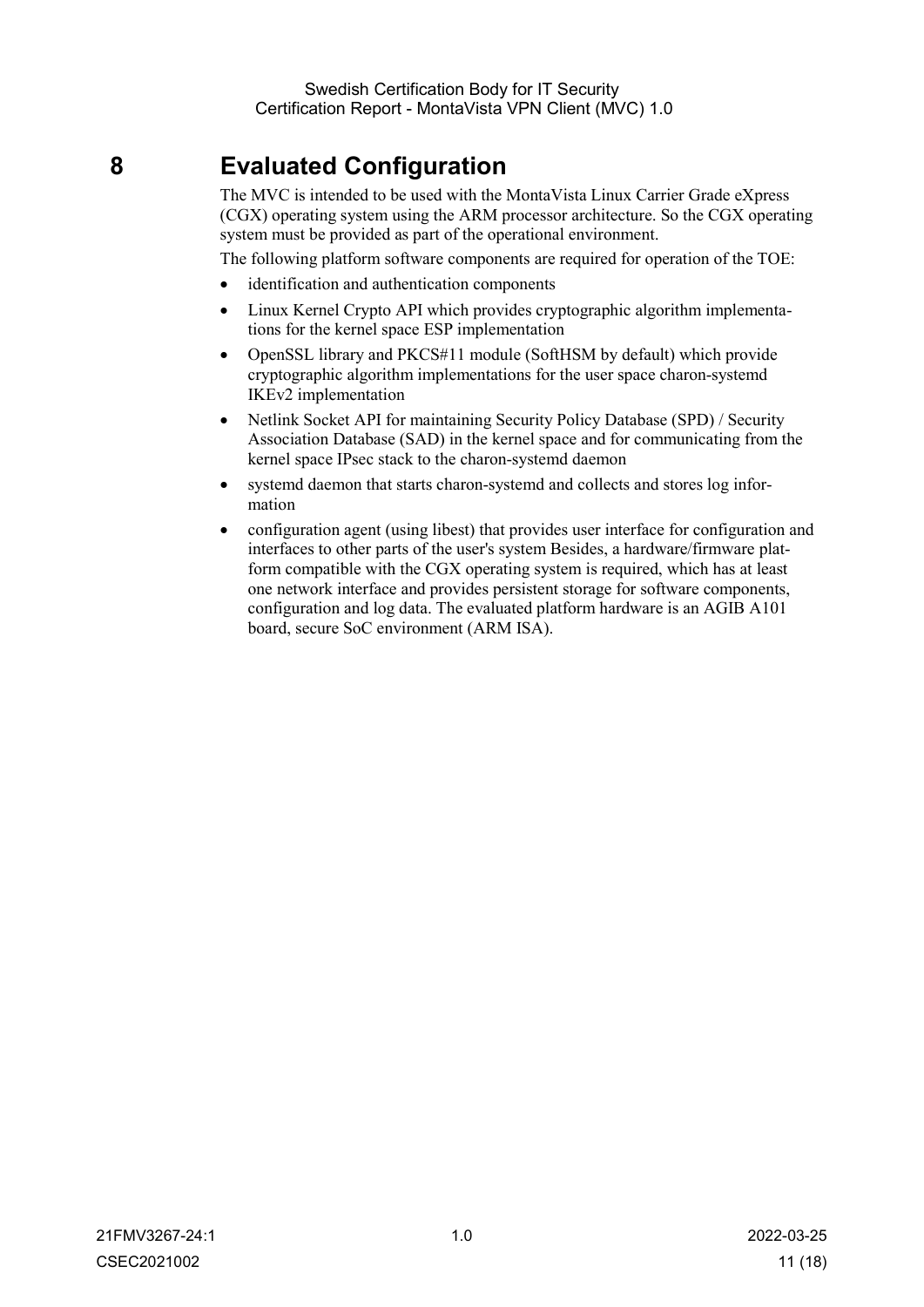## 9 Results of the Evaluation

The evaluators applied each work unit of the Common Methodology [CEM] within the scope of the evaluation, and concluded that the TOE meets the security objectives stated in the Security Target [ST] for an attack potential of moderate.

The certifier reviewed the work of the evaluators and determined that the evaluation was conducted in accordance with the Common Criteria [CC].

The evaluators' overall verdict is PASS.

The verdicts for the assurance classes and components are summarised in the following table:

| <b>Assurance Class / Family</b>                                    | Component | Verdict     |
|--------------------------------------------------------------------|-----------|-------------|
| Development                                                        | ADV:      |             |
| Security architecture description                                  | ADV ARC.1 | <b>PASS</b> |
| Complete functional specification                                  | ADV FSP.4 | <b>PASS</b> |
| Implementation representation of the TSF                           | ADV IMP.1 | <b>PASS</b> |
| Basic modular design                                               | ADV TDS.3 | <b>PASS</b> |
| Guidance documents                                                 | AGD:      | <b>PASS</b> |
| Operational user guidance                                          | AGD_OPE.1 | <b>PASS</b> |
| Preparative procedures                                             | AGD PRE.1 | <b>PASS</b> |
| Life-cycle support                                                 | ALC:      | <b>PASS</b> |
| Production support, acceptance procedures and automation ALC CMC.4 |           | <b>PASS</b> |
| Problem tracking CM coverage                                       | ALC CMS.4 | <b>PASS</b> |
| Delivery procedures                                                | ALC DEL.1 | <b>PASS</b> |
| Identification of security measures                                | ALC DVS.1 | <b>PASS</b> |
| Developer defined life-cycle model                                 | ALC LCD.1 | <b>PASS</b> |
| Well-defined development tools                                     | ALC TAT.1 | <b>PASS</b> |
| Flaw reporting procedures                                          | ALC FLR.2 | <b>PASS</b> |
| Security Target evaluation                                         | ASE:      | <b>PASS</b> |
| Conformance claims                                                 | ASE CCL.1 | <b>PASS</b> |
| Extended components definition                                     | ASE ECD.1 | <b>PASS</b> |
| ST introduction                                                    | ASE INT.1 | <b>PASS</b> |
| Security objectives                                                | ASE OBJ.2 | <b>PASS</b> |
| Derived security requirements                                      | ASE REQ.2 | <b>PASS</b> |
| Security problem definition                                        | ASE SPD.1 | <b>PASS</b> |
| TOE summary specification                                          | ASE TSS.1 | <b>PASS</b> |
| <b>Tests</b>                                                       | ATE:      | <b>PASS</b> |
| Analysis of coverage                                               | ATE COV.2 | <b>PASS</b> |
| Testing: basic design                                              | ATE DPT.1 | <b>PASS</b> |
| Functional testing                                                 | ATE FUN.1 | <b>PASS</b> |
| Independent testing - sample                                       | ATE IND.2 | <b>PASS</b> |
| Vulnerability assessment                                           | AVA:      | <b>PASS</b> |
| Methodical vulnerability analysis                                  | AVA VAN.4 | <b>PASS</b> |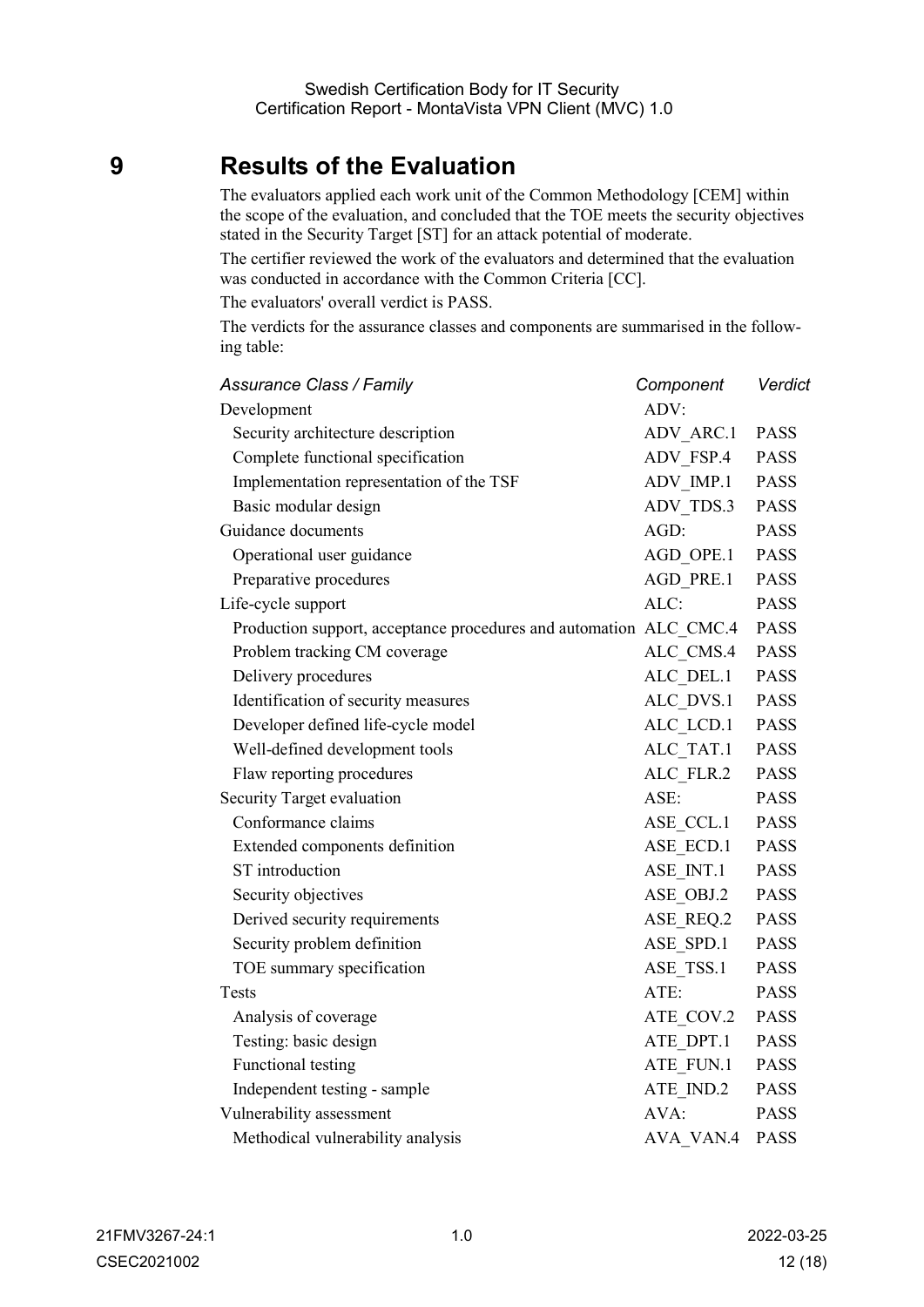# 10 Evaluator Comments and Recommendations

None.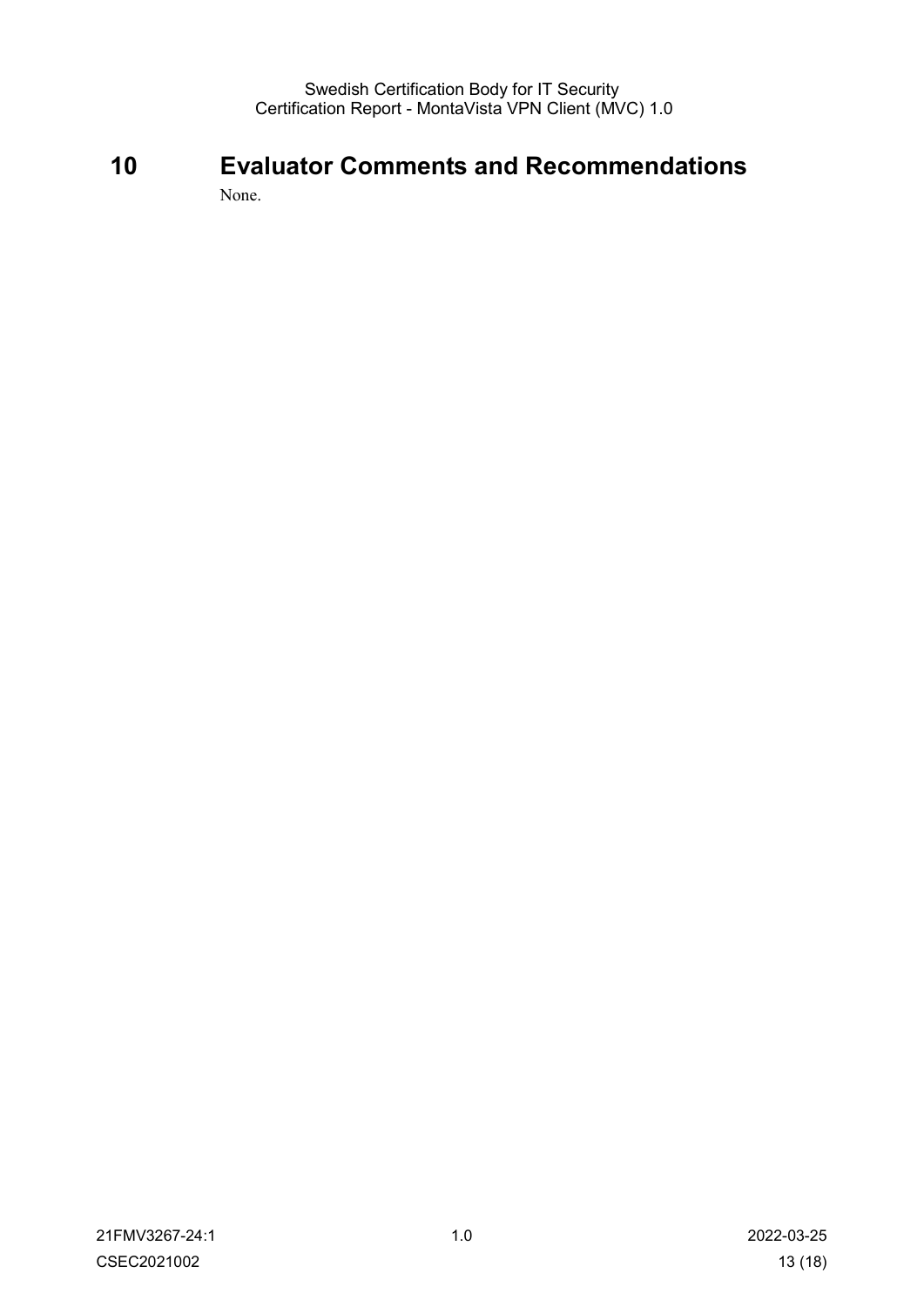# 11 Glossary

| API               | <b>Application Programming Interface</b>                                                                                              |
|-------------------|---------------------------------------------------------------------------------------------------------------------------------------|
| <b>ARM</b>        | <b>Advanced RISC Machine</b>                                                                                                          |
| CC                | Common Criteria for Information Technology Security Evalua-<br>tion Version 3.1r5                                                     |
| CGL               | Carrier Grade Linux (standard working group) CGL 5.0 standard                                                                         |
| CGX               | Monta Vista Linux Carrier Grade eXpress operating system                                                                              |
| charon-systemd    | IKE daemon for use with systemd                                                                                                       |
| CEM               | Common Methodology for Information Technology Security,<br>document describing the methodology used in Common Criteria<br>evaluations |
| DIT               | Data-In-Transit                                                                                                                       |
| <b>EAL</b>        | <b>Evaluation Assurance Level</b>                                                                                                     |
| <b>ESP</b>        | <b>Encapsulating Security Payload</b>                                                                                                 |
| IKE               | Internet Key Exchange                                                                                                                 |
| IKE <sub>v2</sub> | Internet Key Exchange version 2                                                                                                       |
| IPsec             | Internet Protocol security (protocols)                                                                                                |
| IPv4              | <b>Internet Protocol version 4</b>                                                                                                    |
| IP <sub>v</sub> 6 | Internet Protocol version 6                                                                                                           |
| IT                | <b>Information Technology</b>                                                                                                         |
| <b>ITSEF</b>      | IT Security Evaluation Facility, test laboratory licensed to op-<br>erate within a evaluation and certification scheme                |
| libest            | library offering EST client and server functions                                                                                      |
| <b>MVC</b>        | MontaVista VPN Client                                                                                                                 |
| netlink           | Linux kernel interface used for communication between kernel<br>and user space processes and between user space processes             |
| <b>PKCS #11</b>   | Public-Key Cryptography Standards API to create and manipu-<br>late cryptographic tokens                                              |
| platform          | Hardware, firmware, operating system, and utilities that provide<br>the IT environment within which the TOE runs                      |
| POSIX             | Portable Operating System Interface (standard)                                                                                        |
| PP                | Protection Profile                                                                                                                    |
| red data          | data that is proprietary, sensitive, or otherwise restricted in its<br>distribution                                                   |
| <b>RFC</b>        | <b>Request For Comments (standards)</b>                                                                                               |
| <b>RISC</b>       | Reduced Instruction Set Computer (ISA)                                                                                                |
| <b>RNG</b>        | Random Number Generator (or Generation)                                                                                               |
| SA                | Security Association                                                                                                                  |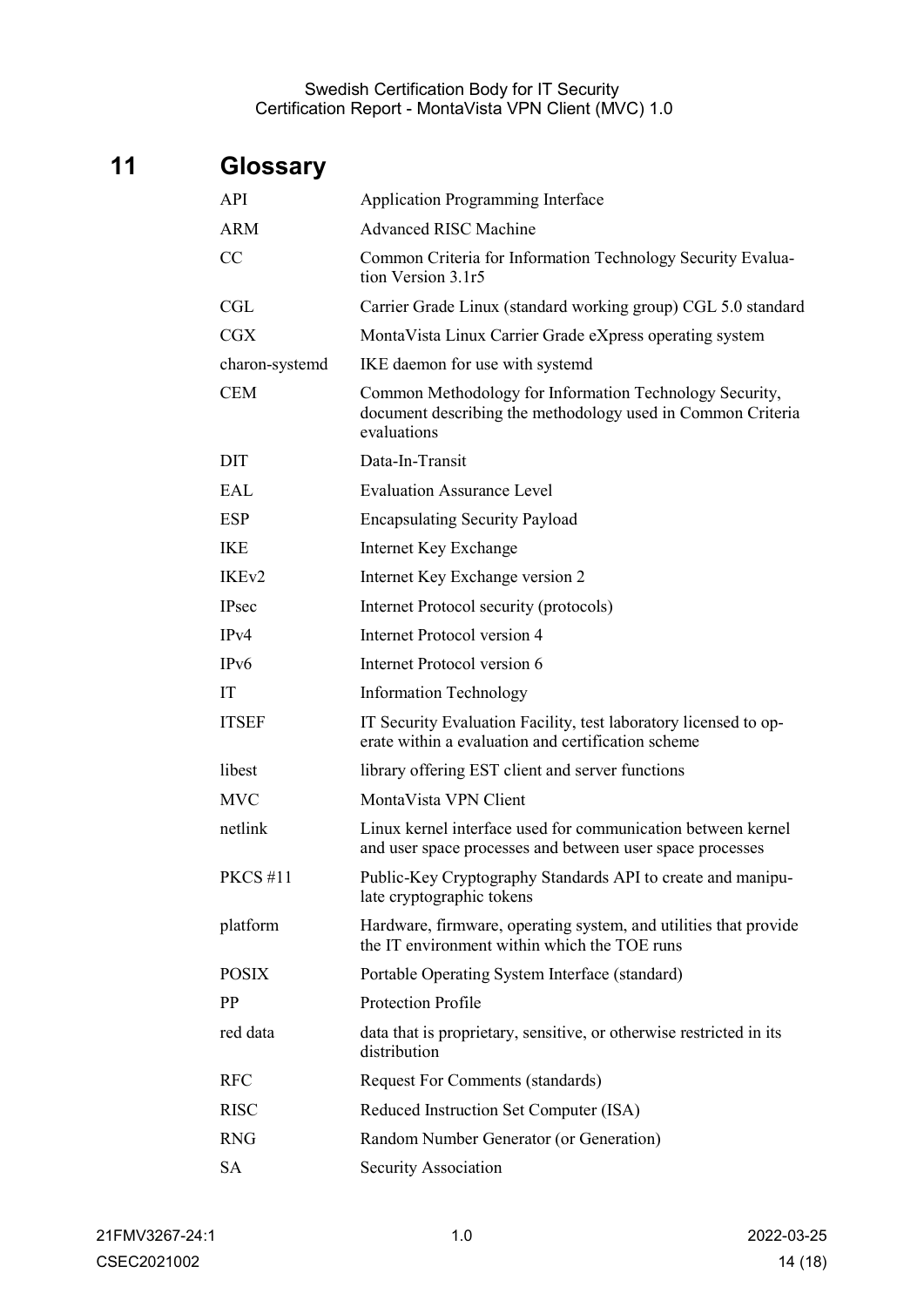| SAD                        | <b>Security Associations Database</b>                                                                                        |
|----------------------------|------------------------------------------------------------------------------------------------------------------------------|
| SHA                        | Secure Hash Algorithm                                                                                                        |
| SPD                        | <b>Security Policy Database</b>                                                                                              |
| SSL                        | Secure Sockets Layer                                                                                                         |
| <b>ST</b>                  | <b>Security Target</b>                                                                                                       |
| strongSwan                 | a multiplatform IPsec implementation available under GNU<br><b>GPL</b>                                                       |
| subject                    | a process operating on behalf of a user                                                                                      |
| systemd                    | system and service manager for Linux operating systems                                                                       |
| TOE                        | Target of Evaluation                                                                                                         |
| <b>TSF</b>                 | <b>TOE Security Functions</b>                                                                                                |
| user                       | Person employing the VPN service                                                                                             |
| Virtual Private<br>Network | a method employing encryption to provide secure access to a<br>remote computer over the Internet (or other unsecure network) |
| <b>VPN</b>                 | Virtual Private Network                                                                                                      |
| XFRM                       | Transform (Transformation)                                                                                                   |
| X.509                      | Standard defining the format of public key certificates                                                                      |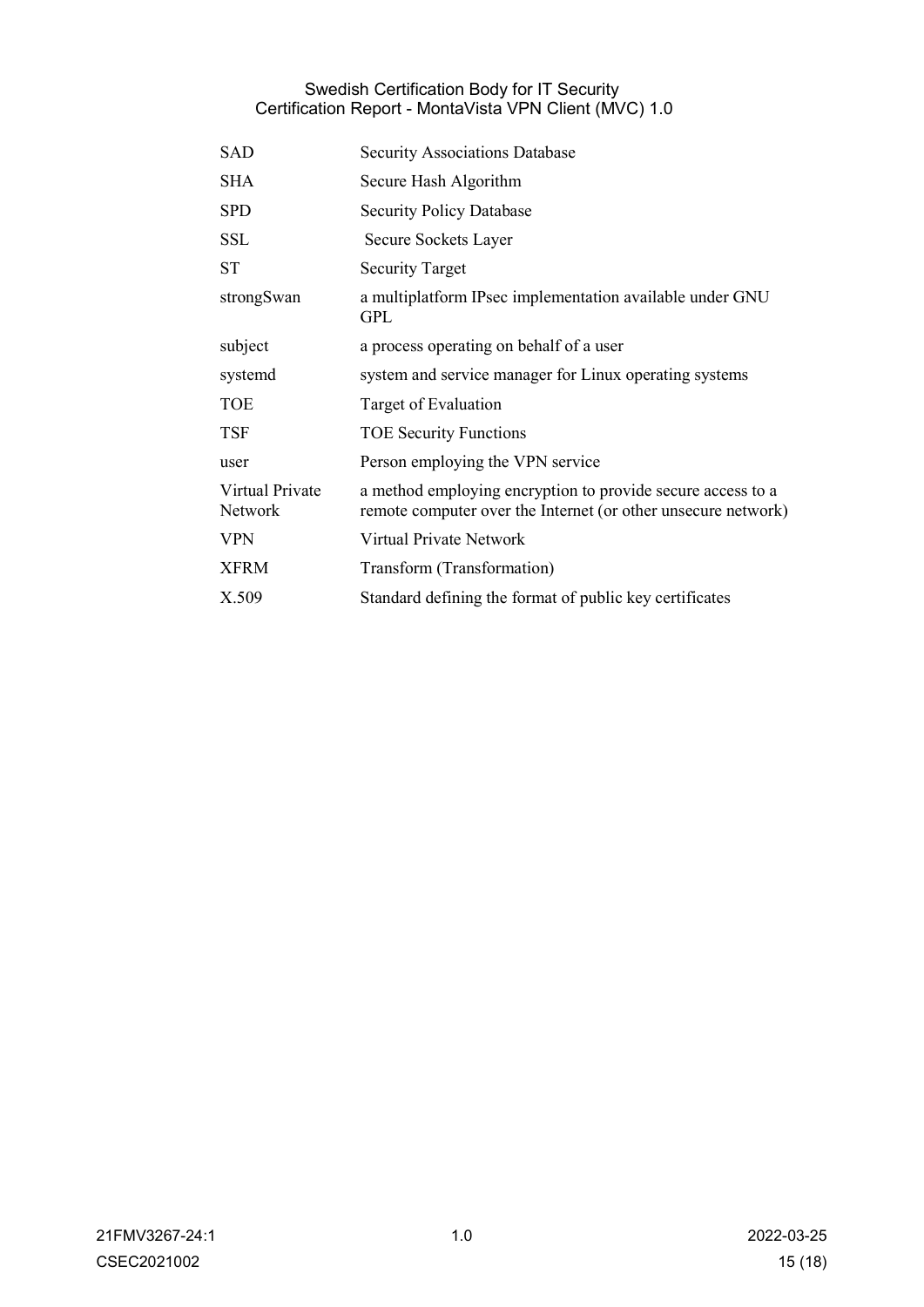# 12 Bibliography

| ST         | MontaVista VPN Client (MVC) Common Criteria Security Tar-<br>get, MontaVista Software, LLC, 2022-03-15, document version<br>1.0             |
|------------|---------------------------------------------------------------------------------------------------------------------------------------------|
| GSG        | CGX MontaVista Linux Carrier Grade Express 2.6 Getting<br>Started Guide AGIB, MontaVista Software, LLC., 2021-10,<br>document version Rev 6 |
| CCpart1    | Common Criteria for Information Technology Security Evalua-<br>tion, Part 1, version 3.1 revision 5, CCMB-2017-04-001                       |
| CCpart2    | Common Criteria for Information Technology Security Evalua-<br>tion, Part 2, version 3.1 revision 5, CCMB-2017-04-002                       |
| CCpart3    | Common Criteria for Information Technology Security Evalua-<br>tion, Part 3, version 3.1 revision 5, CCMB-2017-04-003                       |
| CC         | $CCpart1 + CCpart2 + CCpart3$                                                                                                               |
| <b>CEM</b> | Common Methodology for Information Technology Security<br>Evaluation, version 3.1 revision 5, CCMB-2017-04-004                              |
| SP-002     | SP-002 Evaluation and Certification, CSEC, 2021-10-26, docu-<br>ment version 34.0                                                           |
| SP-188     | SP-188 Scheme Crypto Policy, CSEC, 2021-10-26, document<br>version 12.0                                                                     |